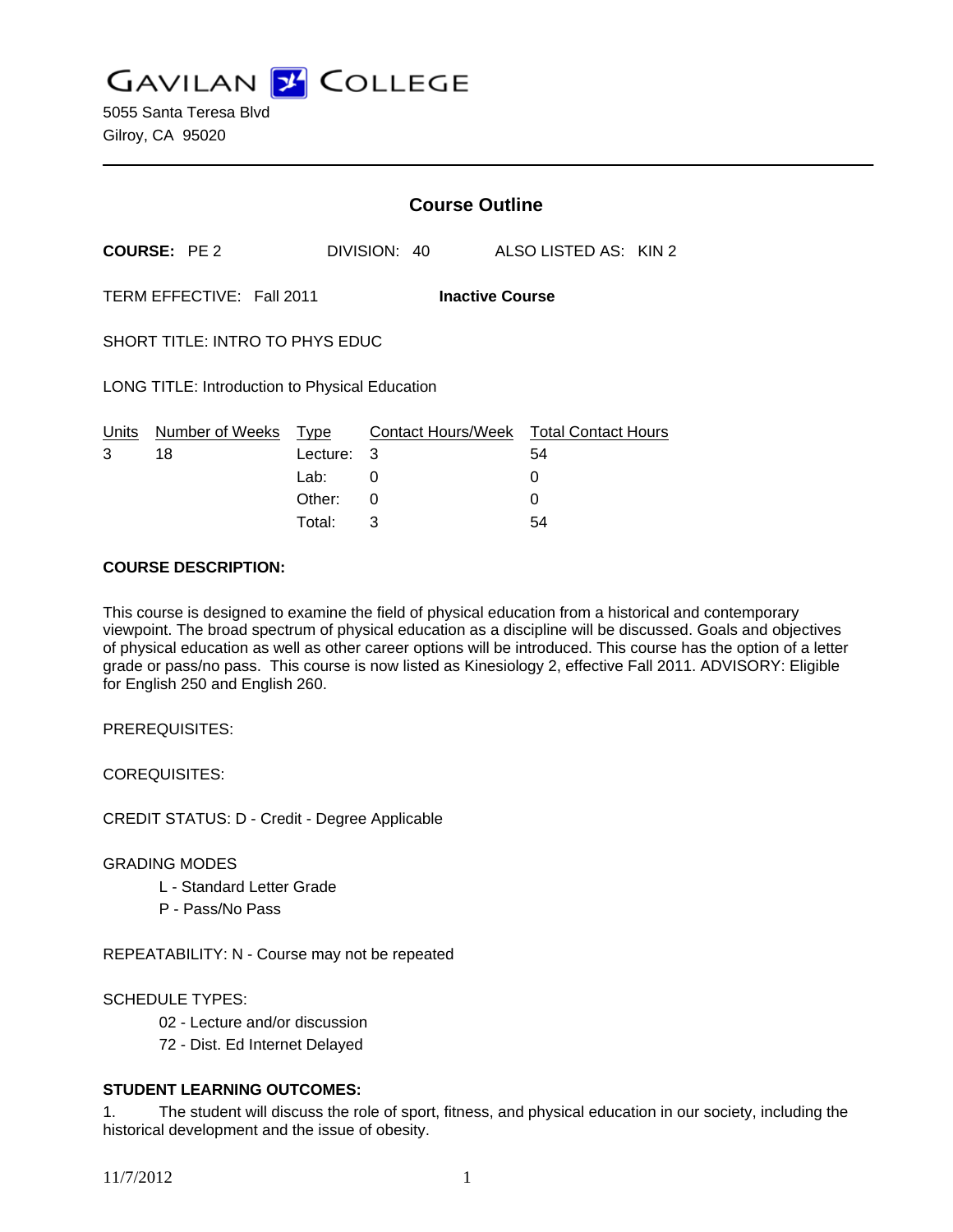Measure: oral report, written exam, homework ILO: 2, 1, 7, 6, 4

2. The student will differentiate the concentration areas which make up the discipline of physical education including assessing career options.

Measure: written paper, oral report, exam, homework ILO: 2, 7, 1, 3, 4,

3. The student will examine physical education and its importance as a discipline and identify current issues in the field.

Measure: homework, written report, oral report, exam

ILO: 7, 2, 1, 4, 3

# **CONTENT, STUDENT PERFORMANCE OBJECTIVES, OUT-OF-CLASS ASSIGNMENTS**

# Inactive Course: 11/08/2010

This course is now listed as Kinesiology 2, effective Fall 2011.

Curriculum Approval Date: 10/12/2009

9 Hours

Course introduction and orientation. The class will participate in an active discussion about the context of lifespan sport, fitness, and physical education. Lecture on lifespan physical activity and the obesity health crisis; the heritage of physical education; and the changing philsophies for sport, fitness, and physical education.

HW: Read appropriate chapters in text. Study for test.

SPO: The student will be able to explain the current possibilites for lifespan physical activity. They will be able to describe the new settings for sport, fitness, and physical education. They will discuss the birth of the physical education profession and the institutionalization of sport. They will be able to describe the umbrella profession of physical education and how progressive education influenced the development of the new physical education.

9 Hours

The class will participate in an active discussion on the basic concepts of sport including sport ethics, leisure, play and games. Lecture on sport programs and professions and the problems and issues in sport.

HW: Read related chapters in textbook. Begin to develop term paper topic. Study for test.

SPO: The student will define the concepts of play and how it relates to sport, and the concept of game. They will define and provide examples of the different kinds of sport and participation. They will analyze youth sport, interscholastic sport, and collegiate sport and discuss the major issues within each area. They will analyze the manner in which cooperation and competition are important to good sport participation. They will analyze and discuss equity issues in sport at all levels.

9 Hours

The class will participate in an active discussion on the basic concepts of fitness including the various approaches to defining fitness and the differences among various kinds of fitness training. Lecture on fitness programs and professions. Problems and issues in fitness will be discussed.

HW: Read appropriate chapters in text. Work on term paper. Study for test.

SPO: The student will be able to distinguish between and explain health fitness, motor perfomance fitness and cosmetic fitness. They will describe the health benefits of a physically active lifestyle. They will describe the purpose of Healthy People 2010 and outcomes related to those goals. They will describe the efforts of AAPHERD to promote fitness. They will describe and discuss the costs and the benefits to society of fitness and lack of fitness among various populations.

9 Hours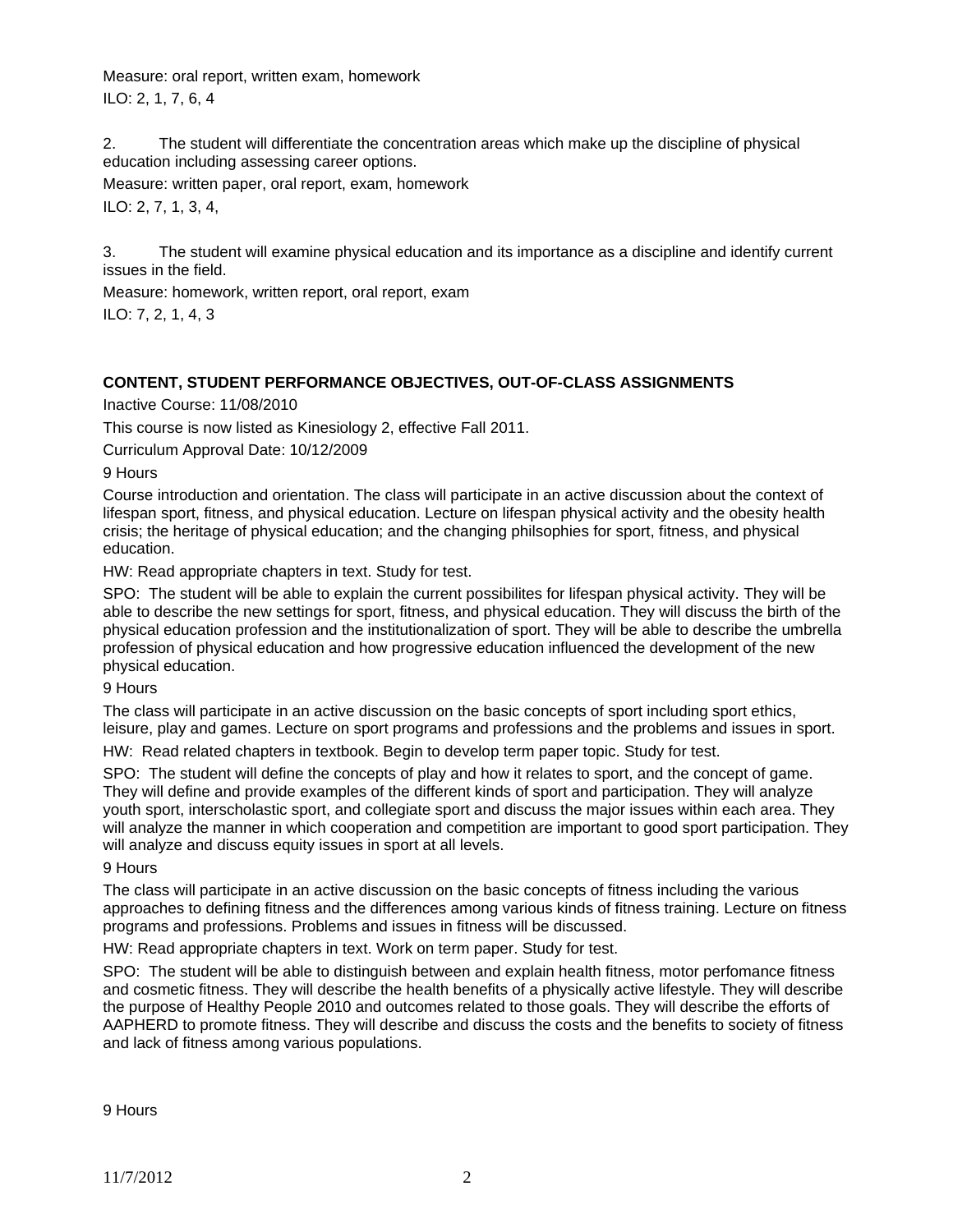The class will participate in an active discussion on the basic concepts of physical education including formulating their own view on the central meaning and preferred focus of physical education. Lecture on physical education programs and professions. The class will participate in an active discussion on the problems and issues in physical education.

HW: Read appropriate chapters in text. Finish term paper. Study for test.

SPO: The student will be able to describe and discuss important curriculum and instruction influences in physical education. They will be able to define what an exemplary physical education program is. They will be able to discuss the roles played by a physical educator. They will analyze and discuss issues related to elementary school physical education and issues related to secondary school education. They will analyze and discuss issues related to time, class size, exemptions, liability and gender equity.

12 Hours

Lecture on building an infrastructure to support physical activity and healthy lifestyles. The class will participate in a discussion on the themes defining our present and future in sport, fitness and physical education. Lecture on both physical-science and social-science subdisciplines supporting the profession.

HW: Read appropriate chapters in text. Develop questionaire for "Interview". Study for test.

SPO: The student will describe the components of a physical-activity infrastructure. They will describe state-level and local efforts to support the physical-activity infrastructure. They will discuss how the physicalscience subdisciplines of exercise physiology, kinesiology, biomechanics, and motor behavior have emerged and define them as a field of study. They will discuss how the social-science subdisciplines of sport sociology, sport and exercise psychology, sport pedagogy, and the sport humanities have emerged and define them as a field of study.

3 Hours

Student presentations of interviews with people working in the sport or fitness profession or as a physical educator.

HW: Interview a person working in the sport or fitness profession, or interview a person working as a physical education teacher.

SPO: The student will discuss the roles and certification required for each profession at various levels. 2 Hours

Written final.

#### **METHODS OF INSTRUCTION:**

lecture, discussion, presentations

#### **METHODS OF EVALUATION:**

CATEGORY 1 - The types of writing assignments required: Percent range of total grade: 40 % to 60 %

Written Homework

Essay Exams

Term or Other Papers

CATEGORY 2 -The problem-solving assignments required: Percent range of total grade: none

CATEGORY 3 -The types of skill demonstrations required: Percent range of total grade: none CATEGORY 4 - The types of objective examinations used in the course: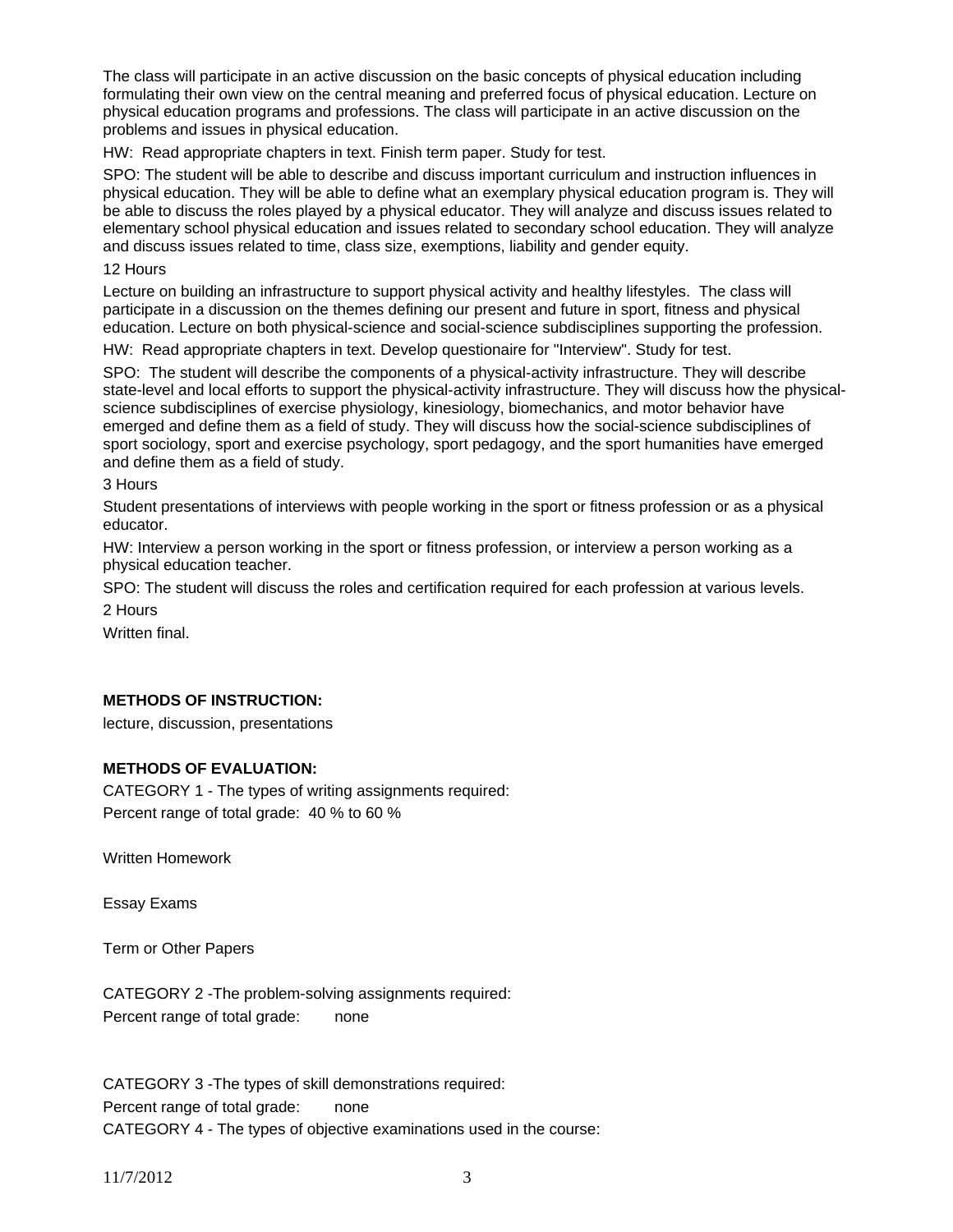Percent range of total grade: 25 % to 35 %

Multiple Choice

True/False

Matching Items

CATEGORY 5 - Any other methods of evaluation: Percent range of total grade: 10 % to 15 %

participate in discussions, oral presentations

## **REPRESENTATIVE TEXTBOOKS:**

Required: Daryl Siedentop, "Introduction to Physical Education, Fitness and Sport", McGraw-Hill, 2009

ISBN: 13: 978-0-07-337651-6 Reading level of text: 13 grade Verified by: publisher

## **ARTICULATION and CERTIFICATE INFORMATION**

 Associate Degree: CSU GE: IGETC: CSU TRANSFER: Transferable CSU, effective 200970 UC TRANSFER: Transferable UC, effective 200970

## **SUPPLEMENTAL DATA:**

Basic Skills: N Classification: A Noncredit Category: Y Cooperative Education: Program Status: 1 Program Applicable Special Class Status: N CAN: CAN Sequence: CSU Crosswalk Course Department: PE CSU Crosswalk Course Number: 2 Prior to College Level: Y Non Credit Enhanced Funding: N Funding Agency Code: Y In-Service: N Occupational Course: E

11/7/2012 4